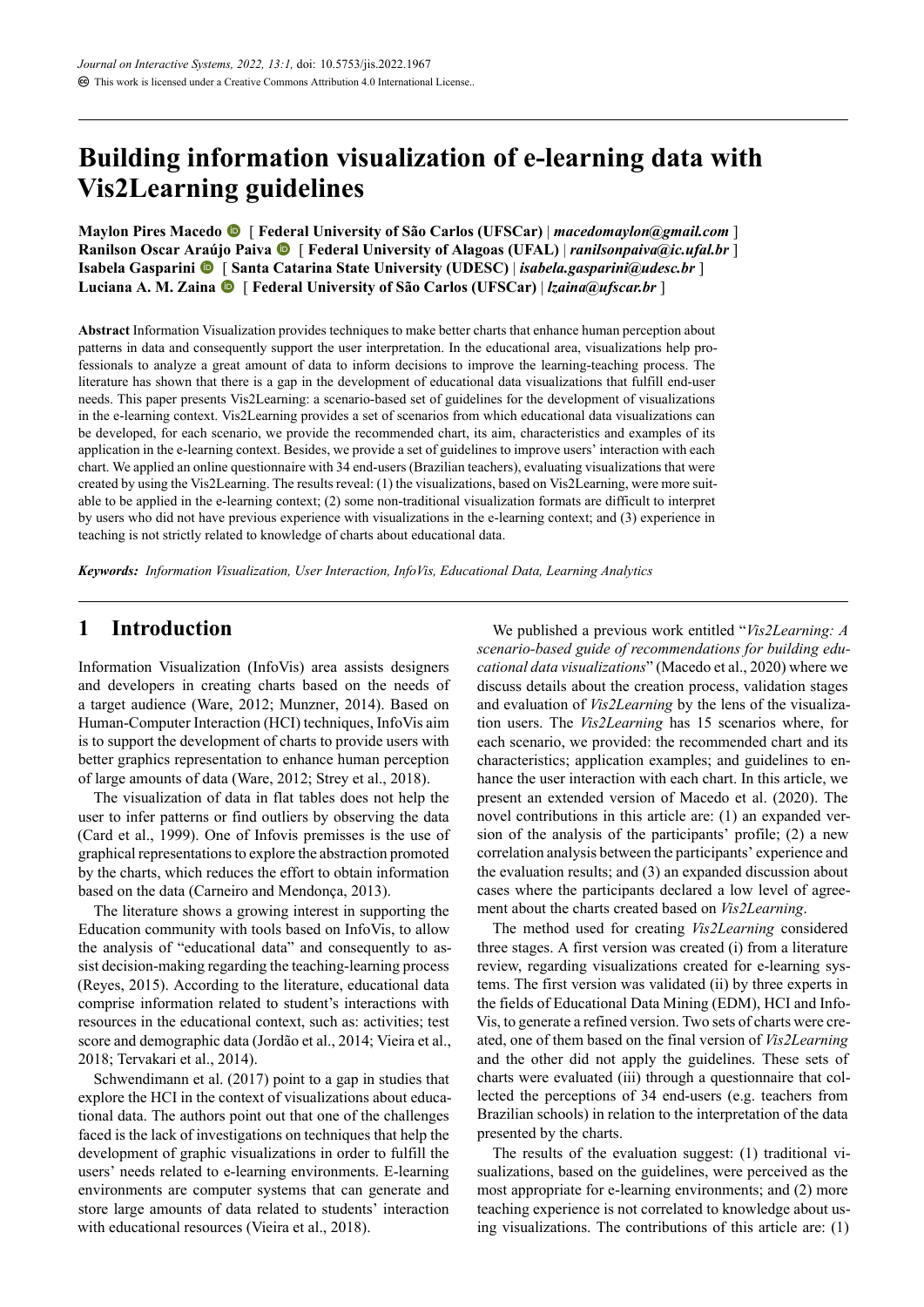to describe the systematic method applied in the creation of *Vis2Learning*; (2) to obtain and gather information, regarding the development of visualizations about educational data, which are the result of experiments with end-users;  $(3)$  to provide a scenario-based approach, which aids the developers (via guidelines) in understanding better ways to create a good information visualization for the e-learning context; and (4) to present the users' feedback about the visualizations created applying the *Vis2Learning*.

### **2 Background**

In this section, we provide concepts about Information Visualization and present some related work.

#### **2.1 Information Visualization Concepts**

The InfoVis area aims to develop methods and techniques to enhance the interpretation of data based on the human perception. The main objective is to prevent users from employing excessive efforts on the stage of data preparation to dedicate more attention in the interpretation of data for decision making [\(Card et al.,](#page-10-0) [1999\)](#page-10-0). According to the InfoVis principles the developed visualization should amplify and allow the perception of emerging properties of the data, such as patterns, deviations, groupings and trends [\(Ware](#page-11-0), [2012;](#page-11-0) [Card](#page-10-3) [and Jacko](#page-10-3), [2012](#page-10-3)).

[Munzner](#page-11-1) [\(2014](#page-11-1)) defines a framework to raise awareness about the importance of contextualizing the "idiom of visualization" to the user's data, tasks and domain during the design and evaluation of charts. Idiom of visualization can be perceived by visualization formats and features as zoom and pinch or data interaction features as navigation between different granularity of information.

A visual approach is recommended to prevent the user from using statistical techniques to analyze educational data, since these data are numerous and complex [\(Barbosa et al.,](#page-10-4) [2017;](#page-10-4) [Reyes](#page-11-3), [2015](#page-11-3)). A poor definition of the visualization idiom can result in tools with low adherence to the target audience as the tool may not be useful for the user's task [\(Mun](#page-11-1)[zner,](#page-11-1) [2014\)](#page-11-1). [Tervakari et al.](#page-11-5) ([2014\)](#page-11-5) report that the visualizations that will be used by the target audience of e-learning systems need to be simple, direct and show relevant data without the need for the user to have statistical knowledge.

#### <span id="page-1-0"></span>**2.2 Related work**

We found different processes in the literature for creating visualizations about educational data. Using prototypes [Alves](#page-10-5) [et al.](#page-10-5) ([2018a](#page-10-5)) and [Alves et al.](#page-10-6) ([2018b](#page-10-6)) developed a process to drive the development of visualizations based on the context of use. To develop views for MOOCs [Chen et al.](#page-10-7) [\(2016](#page-10-7)) propose an iterative process in which visualization prototypes are successively refined through interaction with users. At each stage of discussion and refinement, prototypes are gradually populated with data. With the same theme [Ruipérez-](#page-11-8)[Valiente et al.](#page-11-8) [\(2017](#page-11-8)) presents a process that uses analysis of the materials available in the learning environment and interviews with users to choose the visualization formats. [Maldon-](#page-11-9) [ado et al.](#page-11-9) ([2015\)](#page-11-9) and [Conde et al.](#page-10-8) [\(2015](#page-10-8)) proposed a workflow for the elaboration of visualizations whose data came from learning analytics (LA) algorithms.

Considering the construction of visualizations, [Klerkx](#page-10-9) [et al.](#page-10-9) [\(2017](#page-10-9)) proposes a set of guidelines to assist the creation of specific visualizations aimed at analyzing the learning path. The authors define a set of steps to determine the moment when the developer needs to define the necessary data and choose the visualization formats to fulfill the context needs.

Munzner's book([2014\)](#page-11-1) has been a reference for the development of research in the field of visualization. However, the guidelines proposed by the author are abstract, as they do not deal with visualization formats aimed at a specific context and target audience. In addition, the guidelines are distributed throughout the different chapters of his book, requiring the complete reading of the work.

The related work above presents processes that apply HCI techniques to organize the creation of visualizations([Alves](#page-10-5) [et al.](#page-10-5), [2018a,](#page-10-5)[b](#page-10-6); [Chen et al.](#page-10-7), [2016](#page-10-7); Ruipérez-Valiente et al., [2017;](#page-11-8) [Maldonado et al.,](#page-11-9) [2015](#page-11-9); [Conde et al.,](#page-10-8) [2015;](#page-10-8) [Klerkx](#page-10-9) [et al.,](#page-10-9) [2017](#page-10-9)). However, none of them deals effectively with the visualization formats that can be applied within the con-text of educational data in e-learning environments. [Mun](#page-11-1)[zner](#page-11-1) ([2014\)](#page-11-1) presents aspects related to the idiom of the visualization disconnected from any context. The *Vis2Learning* differs at this point, it offers guidance on which visualization formats to use in each scenario of applicability in the elearning context. In addition, the *Vis2Learning* provides information on how to work on the idiom of visualization to improve interaction in each recommended visualization format.

# **3 Method**

The method used for creating *Vis2Learning* was divided into three stages, as shown in Figure [1.](#page-2-0)

We searched for articles with discussions about educational data visualizations created for e-learning systems. From the pertinent articles found, we extracted lessons learned, reported from the design and evaluation activities. The first version of *Vis2Learning* was created as a list of plain text containing hints to construct charts.

In the second stage, the first version of the *Vis2Learning* was validated individually by three experts in the fields of EDM, HCI and InfoVis. The experts gave a feedback based on their evaluation. This feedback was used to refine the guidelines, resulting in another version. This refined version was, again, validated by three experts, generating the final version, which is structured as guidelines, named *Vis2Learning*.

In the third stage, we continued evaluating *Vis2Learning*. The objective was to check if applying *Vis2Learning*, for creating visualizations, results in visualizations that are correctly interpreted by the target audience. A set of visualizations was created, where half of them applied the *Vis2Learning* guidelines, and the other half did not. The half that did not use the guidelines was created using the Google Sheets wizard for creating charts from a set of data. These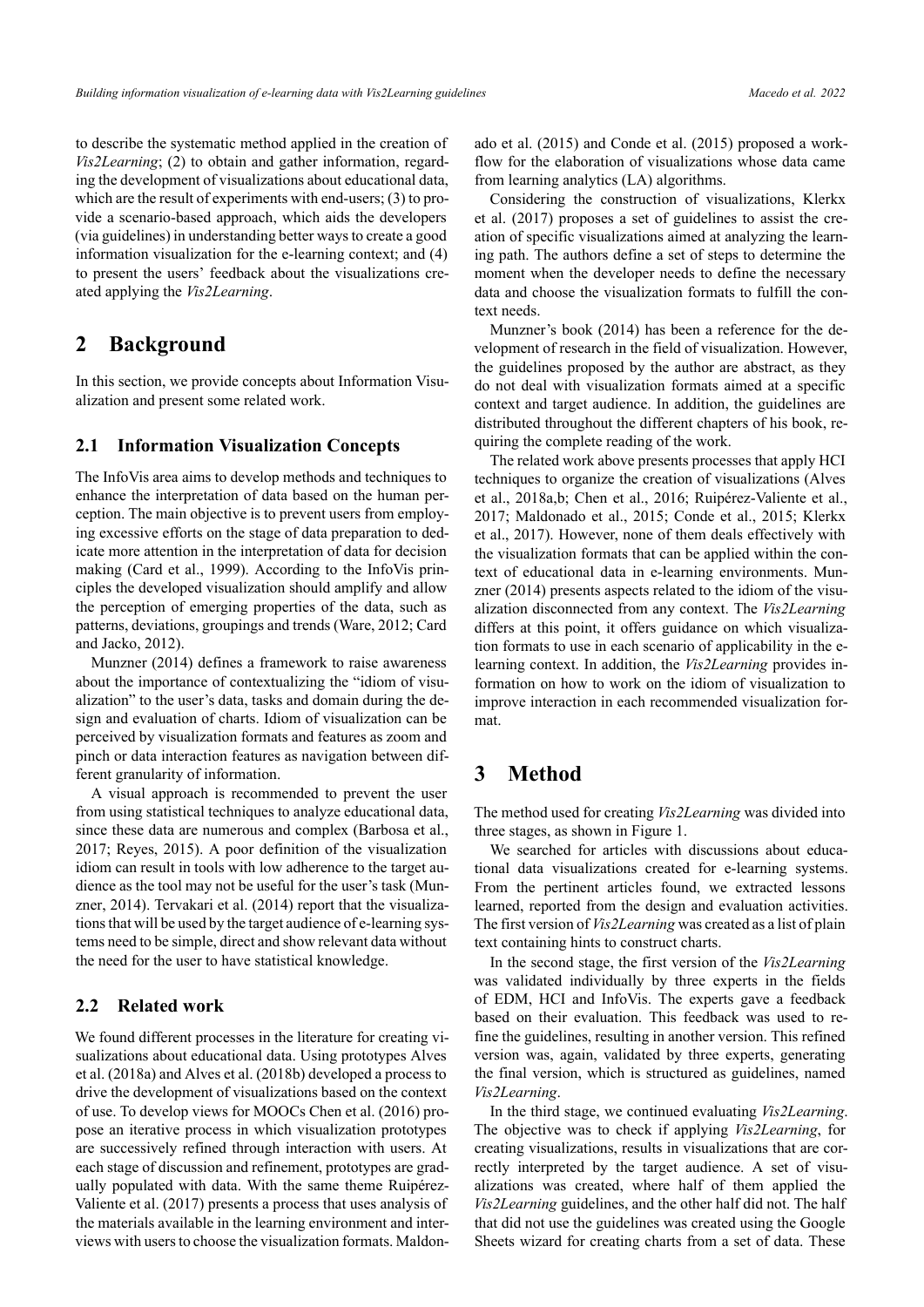<span id="page-2-0"></span>

**Figure 1.** Method used to create, validate and evaluate the *Vis2Learning* | *Fn* represents the file with experts' feedback

visualizations were evaluated by 34 teachers, i.e. endusers, who worked at different school levels in Brazil. An online questionnaire was used to collect the participants' perception, regarding the interpretation of the information presented by the charts. The details of each stage are presented in the following sections.

# **4 Creating** *Vis2Learning*

In this section, we present the first two stages of the *Vis2Learning* creation (see Figure [1\)](#page-2-0).

### **4.1 The first version**

The investigation of the literature for the elaboration of the first version, followed the protocol of a Systematic Literature Review (SLR)([Petersen et al.,](#page-11-10) [2008\)](#page-11-10). It is important to highlight that we did not perform a SLR, but we followed the same rigor to construct the search string. The objective was to find articles that describe the process used to design and/or develop visualizations of educational data for e-learning environments. The keywords of the search string were based on the previous reading of seminal articles with results that matched the creation of the guidelines.

After refining the search string (17 iterations, including and removing keywords), the final string was: *"("elearning") AND ("Information Visualization" OR "Data visualization" OR "InfoVis" OR "Visual Analytics" OR "Learning Analytics" OR "Academic Analytics")"*. The search string was used in 5 scientific digital libraries: *ACM Digital Library*; *IEEE Explorer*; *Scopus*; *Science@Direct*; and the publications portal of the Brazilian Special Group on Informatics in Education (CEIE). We found 1207 articles 1 .

We used these articles to create the guidelines, by following three steps: **extraction**; **organization**; and **consolidation**.

The **extraction** step was carried out by one of the researchers, from February to May 2019. First, the researcher read the title, abstract and results/conclusion of the 1207 articles, to search for lessons learned related to design and/or evaluation of visualizations about educational data. When an article reported lessons learned, it was tagged to be fully read in the next step. The tagged articles were fully read and all excerpts found were stored in a spreadsheet. To allow the

tracking of the excerpts, during the validation step, each excerpt received an identifier composed of "[ArticleNumber-ExcerptNumber]". For example, the first excerpt of the first article received the identifier  $[1-1]$ . In addition to the identifier, we included: the digital library name where the article was found, the page number of the article were the excerpt was found, the category in which the excerpt was inserted, the visualization format that the excerpt was related to, the excerpt taken from the article and a compilation of ideas elaborated by the authors based on the full article context.

We assigned categories to the excerpts with the aim of distinguishing the lessons learned types. The first category, called **data-based**, was assigned to excerpts that were related to some characteristic derived from the semantics of the data and were inherent to visualization. The **perception-based** category was used when the excerpt was related to the user's interpretation of the visualization format. Table [1](#page-2-1) presents an example of an excerpt.

**Table 1.** Example of excerpt list

<span id="page-2-1"></span>

| ID                                                                                   | <b>Base</b>                                                                       | Pag | Category                                                                               | Chart      |  |  |  |  |
|--------------------------------------------------------------------------------------|-----------------------------------------------------------------------------------|-----|----------------------------------------------------------------------------------------|------------|--|--|--|--|
| $12 - 2$                                                                             | Science@Direct                                                                    | 6   | perception-based                                                                       | area chart |  |  |  |  |
| <b>Article</b>                                                                       |                                                                                   |     |                                                                                        |            |  |  |  |  |
|                                                                                      |                                                                                   |     | Improving the expressiveness of black-box models for predicting student's per-         |            |  |  |  |  |
| formance                                                                             |                                                                                   |     |                                                                                        |            |  |  |  |  |
|                                                                                      | Article excerpt                                                                   |     |                                                                                        |            |  |  |  |  |
|                                                                                      |                                                                                   |     | Progression charts can represent individual or group results. In the case of indi-     |            |  |  |  |  |
|                                                                                      |                                                                                   |     | vidual charts, it allows the detection of risk of failure of a student, and the effect |            |  |  |  |  |
|                                                                                      |                                                                                   |     | of guiding. For instance, in Fig. 3, the student is classified as low or high perfor-  |            |  |  |  |  |
|                                                                                      |                                                                                   |     | mance in the first five weeks, with a low or medium level of confidence. However,      |            |  |  |  |  |
|                                                                                      |                                                                                   |     | the prediction of belonging to high performance class is dramatically reinforced       |            |  |  |  |  |
|                                                                                      |                                                                                   |     | from week 6, when the student reacts, so the performance results become much           |            |  |  |  |  |
|                                                                                      |                                                                                   |     | better in the last weeks. Another interesting use of progression chars is for study-   |            |  |  |  |  |
|                                                                                      |                                                                                   |     | ing group results (Fig. 4). In this case, the chart represents the average probability |            |  |  |  |  |
|                                                                                      |                                                                                   |     | for every class and every week, considering all the students in a given group. The     |            |  |  |  |  |
|                                                                                      |                                                                                   |     | interpretation is similar to that of the individual charts, but in this case trends    |            |  |  |  |  |
|                                                                                      |                                                                                   |     | about the whole group can be detected. Besides the comparison between groups,          |            |  |  |  |  |
|                                                                                      |                                                                                   |     | it is very interesting comparing the progression of the whole group in accordance      |            |  |  |  |  |
|                                                                                      | to the learning plan.                                                             |     |                                                                                        |            |  |  |  |  |
| <b>Recompilation of ideas</b>                                                        |                                                                                   |     |                                                                                        |            |  |  |  |  |
| The area chart (called "progression" in excerpt) is ideal to represent the student's |                                                                                   |     |                                                                                        |            |  |  |  |  |
|                                                                                      | evolution over time. It can be used individually to provide feedback about stu-   |     |                                                                                        |            |  |  |  |  |
| dents' pace and performance, allowing the student/teacher to realize the need to     |                                                                                   |     |                                                                                        |            |  |  |  |  |
|                                                                                      | change the pace of studies. Also, it can be used to visualize how groups are per- |     |                                                                                        |            |  |  |  |  |
|                                                                                      |                                                                                   |     | forming against expectations and find patterns among everyone.                         |            |  |  |  |  |
|                                                                                      |                                                                                   |     |                                                                                        |            |  |  |  |  |

After performing the extraction step, the **organization** step was conducted in order to group the findings considering the visualization format and the category assigned to the excerpt. At this stage the excerpts were organized without removing or adding any information. This step also aimed to determine if there were similar or even duplicate excerpts, and then form a list of unique excerpts.

In the **consolidation** step, all excerpts referring to the same visualization format were recompiled and unified to generate the first version of the guideline. Each lesson learned was rewritten as a guideline, containing: identification code;

 $1$  The list of articles is available at: [https://docs.google.com/spreadsheets/d/](https://docs.google.com/spreadsheets/d/1V1BHmJa-ghDqBuneDM6_TUqwh-a5Vl13XV5QLT4CIX4) [1V1BHmJa-ghDqBuneDM6\\_TUqwh-a5Vl13XV5QLT4CIX4](https://docs.google.com/spreadsheets/d/1V1BHmJa-ghDqBuneDM6_TUqwh-a5Vl13XV5QLT4CIX4)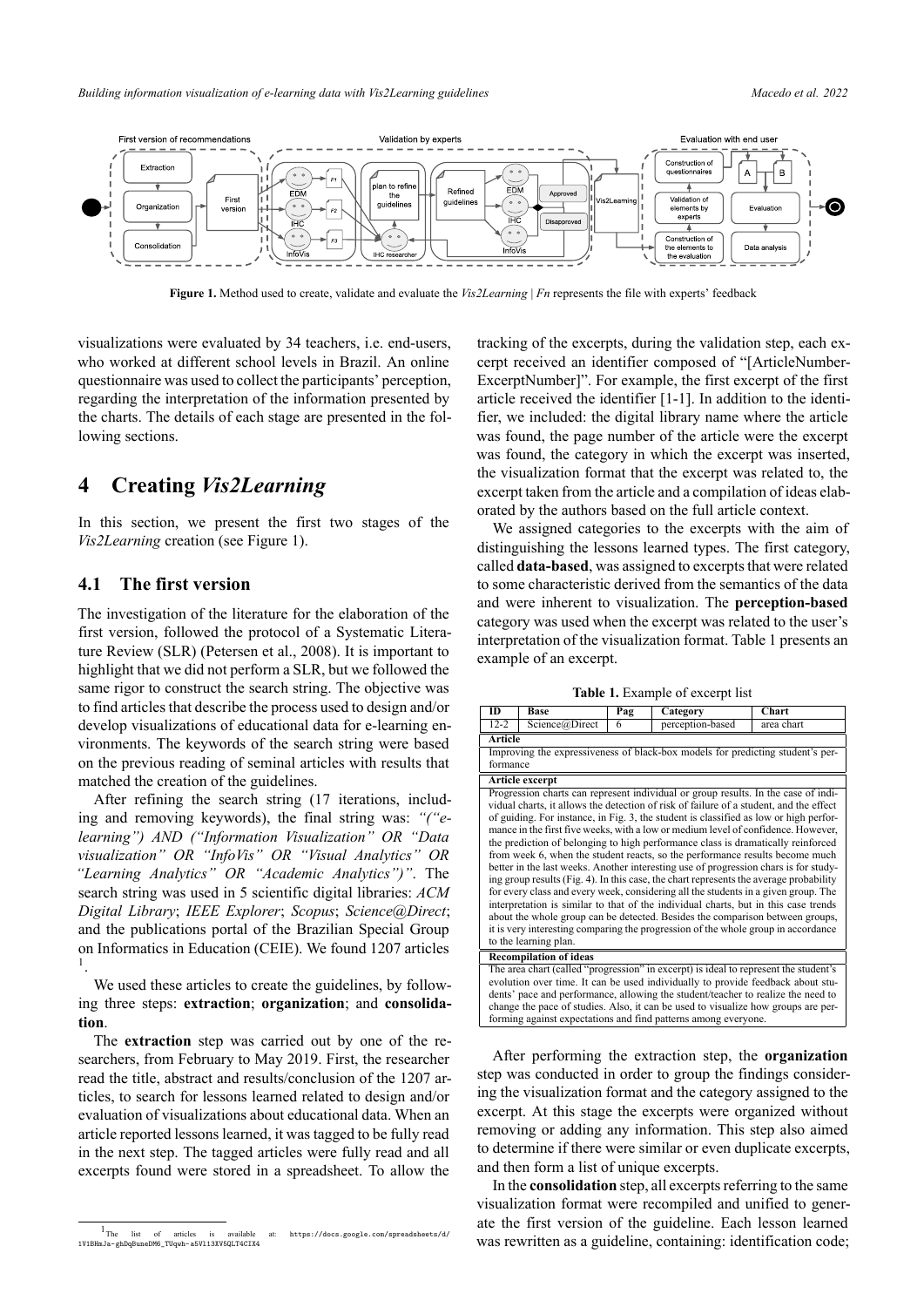chart name; the codes of the excerpts that were grouped; and a paragraph describing the guidelines. The guidelines were identified as guidelines *Gn* (17 in total), and general guidelines 2 *GGn* (9 in total). Table [2](#page-3-0) presents an example of a guideline that was consolidated, in which the excerpts [15], [1-7] and [12-2] were brought together to generate guideline G6. Table [3](#page-3-1) summarizes all the guidelines (G) and the general guidelines (GG), containing the visualization formats and the related excerpts.

**Table 2.** First version of guideline G6

<span id="page-3-0"></span>

| Consolidation of excerpts about area charts     |                                                                                                                                                                                                                                                                                                                                                                                                                                                                                                                                                                                                                                                                                                                                                                                                                                                                                        |  |  |  |  |
|-------------------------------------------------|----------------------------------------------------------------------------------------------------------------------------------------------------------------------------------------------------------------------------------------------------------------------------------------------------------------------------------------------------------------------------------------------------------------------------------------------------------------------------------------------------------------------------------------------------------------------------------------------------------------------------------------------------------------------------------------------------------------------------------------------------------------------------------------------------------------------------------------------------------------------------------------|--|--|--|--|
| ID                                              | G6                                                                                                                                                                                                                                                                                                                                                                                                                                                                                                                                                                                                                                                                                                                                                                                                                                                                                     |  |  |  |  |
| <b>Chart</b>                                    | area chart                                                                                                                                                                                                                                                                                                                                                                                                                                                                                                                                                                                                                                                                                                                                                                                                                                                                             |  |  |  |  |
| $[1-5]$ , $[1-7]$ , $[12-2]$<br><b>Excerpts</b> |                                                                                                                                                                                                                                                                                                                                                                                                                                                                                                                                                                                                                                                                                                                                                                                                                                                                                        |  |  |  |  |
| guideline                                       | The area chart is ideal for representing intermediate results<br>and student progress, as it can represent the magnitude of<br>change over time. Ideally the X axis should be the time,<br>while the Y axis can state many variables representing mea-<br>surements, for example the distribution of time spent on<br>each question of an activity. This chart helps the student to<br>be aware of their progress over time. When used individu-<br>ally to provide feedback, it allows the student/teacher to re-<br>alize the need to change studies' approaches. It can also be<br>used to visualize the performance of groups in relation to ex-<br>pectations and find patterns, which can represent difficulties<br>of groups of students. When representing many variables,<br>different colors and transparency can be useful to avoid los-<br>ing information due to overlay. |  |  |  |  |

**Table 3.** Overview of the first version

<span id="page-3-1"></span>

| ID             | <b>Charts</b>        | <b>Excerpts</b>                       |
|----------------|----------------------|---------------------------------------|
| G1             | pie chart            | $[1-1]$ , $[7-4]$ , $[7-5]$ , $[8-1]$ |
| G <sub>2</sub> | bar chart            | $[1-2]$ , $[1-17]$ , $[1-16]$         |
| G <sub>3</sub> | boxplot              | $[2-3]$                               |
| G4             | violin plot          | $[2-4]$                               |
| G5             | radar chart          | $[1-3]$ , $[1-4]$                     |
| G6             | area chart           | $[1-5]$ , $[1-7]$ , $[12-2]$          |
| G7             | line chart           | $[1-5]$ , $[1-6]$                     |
| G8             | parallel coordinates | $[5-4]$                               |
| G9             | activity diagram     | $[1-11]$ , $[13-1]$                   |
| G10            | world cloud          | $[1-8]$ , $[10-1]$                    |
| G11            | map chart            | $[1-9]$                               |
| G12            | heat map             | $[12-1]$                              |
| G13            | treemaps             | $[4-1]$                               |
| G14            | dispersão            | $[1-10], [1-15], [5-1], [5-3]$        |
| G15            | Q-Q plot             | $[2-5]$                               |
| G16            | hexbin plot          | $[5-2]$                               |
| G17            | bubble chart         | $[1 - 14]$                            |

| m               | <b>Excerpts</b>    |
|-----------------|--------------------|
| GG1             | $[1-12]$ , $[6-5]$ |
| GG <sub>2</sub> | $[1-13]$ , $[6-2]$ |
| GG3             | $[2-1]$ , $[9-1]$  |
| GG4             | $[3-1]$ , $[6-4]$  |
| GG5             | $[6-1]$ , $[7-1]$  |
| GG6             | $[6-3]$            |
| GG7             | [7-3]              |
| GG8             | [7-2]              |
| GG9             | [2-2]              |

### <span id="page-3-3"></span>**4.2 First version Validation**

The first version was validated by three experts in the fields of EDM, HCI and InfoVis. The three experts are senior researchers and will be named according to their field of expertise: EDM - EDM researcher and expert in building systems for recommending educational content based on data analysis; HCI - HCI researcher specialized in UX and information technology in education; and InfoVis - HCI researcher specialized in InfoVis, educational data and building systems for LA. The researchers were selected by specialty and convenience. The validation process was divided into three steps as described in the next paragraphs in this subsection.

In the first step, an electronic spreadsheet was prepared containing the first version of the guidelines and, for each guideline, the following were described: (i) the identification code; (ii) the name of the chart; (iii) an example image (which could be accessed by clicking on the name of the chart); (iv) the description of the guideline; (v) a column where the expert should deliberate his opinion (**A**pproved, **P**artially approved or **D**isapproved); (vi) a column for comments on the

content of the guideline (semantic); and (vii) a column for comments on problems related to the writing of the guideline (sintax).

The experts worked on their spreadsheet without accessing the spreadsheet of the others. In addition to filling out all columns with the feedback on each guideline (items from v to vii), all experts have also created generic fields to input comments on the structure and organization of the guidelines.

The second step was conducted after the experts' first review. The experts' generated a list, containing 71 related comments on the adjustments that should be applied to the guidelines. All notes made by the experts were complementary, with no conflicting or even redundant comments. The validation scores are presented in [Table 4](#page-3-2). All experts suggested that the format of presentation of the guidelines (in paragraphs) was suppressing important details of the excerpts. The format was changed in the final version.

<span id="page-3-2"></span>**Table 4.** Score of guidelines in the first step of the validations by the experts

| #                | <b>Disapproved</b> | Partially approved | <b>Approved</b>  |
|------------------|--------------------|--------------------|------------------|
| $\overline{G1}$  | $\overline{0}$     | $\overline{2}$     | ī                |
| G2               | $\overline{0}$     | 3                  | $\boldsymbol{0}$ |
| G <sub>3</sub>   | 1                  | $\overline{2}$     | $\overline{0}$   |
| G4               | $\overline{0}$     | $\overline{2}$     | ī                |
| $\overline{G5}$  | $\bf{0}$           | $\overline{2}$     | $\overline{1}$   |
| G <sub>6</sub>   | $\overline{0}$     | $\overline{0}$     |                  |
| G7               | $\overline{0}$     | $\overline{2}$     | ī                |
| $\overline{G8}$  | ī                  | $\overline{2}$     | $\overline{0}$   |
| G9               | $\overline{0}$     | $\overline{2}$     | $\overline{1}$   |
| $\overline{G10}$ | $\overline{0}$     | ī                  | $\overline{2}$   |
| G11              | $\overline{0}$     | 1                  | $\overline{2}$   |
| G12              | $\overline{0}$     | 3                  | $\overline{0}$   |
| $\overline{G13}$ | $\overline{0}$     | $\overline{2}$     | ī                |
| G14              | $\mathbf{0}$       | $\overline{2}$     | $\overline{1}$   |
| G15              | $\overline{0}$     | ī                  | $\overline{2}$   |
| $\overline{G16}$ | $\overline{0}$     | $\overline{2}$     | ī                |
| G17              | $\bf{0}$           | $\overline{2}$     | $\overline{1}$   |
| GG1              | $\overline{0}$     | ī                  | 2                |
| GG2              | $\overline{0}$     | $\overline{3}$     | $\overline{0}$   |
| GG3              | $\overline{0}$     | $\overline{2}$     | $\overline{1}$   |
| GG4              | $\overline{0}$     | ī                  | 2                |
| GG5              | ī                  | $\overline{0}$     | $\overline{2}$   |
| GG6              | $\overline{0}$     | $\overline{2}$     | $\overline{1}$   |
| GG7              | ī                  | 1                  | 1                |
| GG8              | $\overline{0}$     | $\overline{2}$     | ī                |
| GG9              | ī                  | $\overline{2}$     | $\overline{0}$   |

The third step started with the definition of a new format for presenting the guidelines. In addition to the new presentation format, seven of the guidelines (G and GG) were excluded for presenting ill-defined contributions or for not making it clear the applicability for the area of visualization about educational data in e-learning environments (i.e. G3, G7, G8, GG2, GG5, GG7, GG9). The general guidelines received the questioning in relation to which visualization formats they could be applied to, so it was decided to remove the "General guidelines" classification and contextualize the content of these guidelines for each proposed visualization format. At the end of the third step the guidelines were transformed into a set of guidelines based on scenarios of applicability of visualizations about educational data in e-learning environments. The guideline was validated again by the experts and approved without further adjustments, generating the final version of the proposal called *Vis2Learning*.

<sup>2</sup> Identification attributed to guidelines that could be applied in more than one visualization format covered by the first version of the guideline.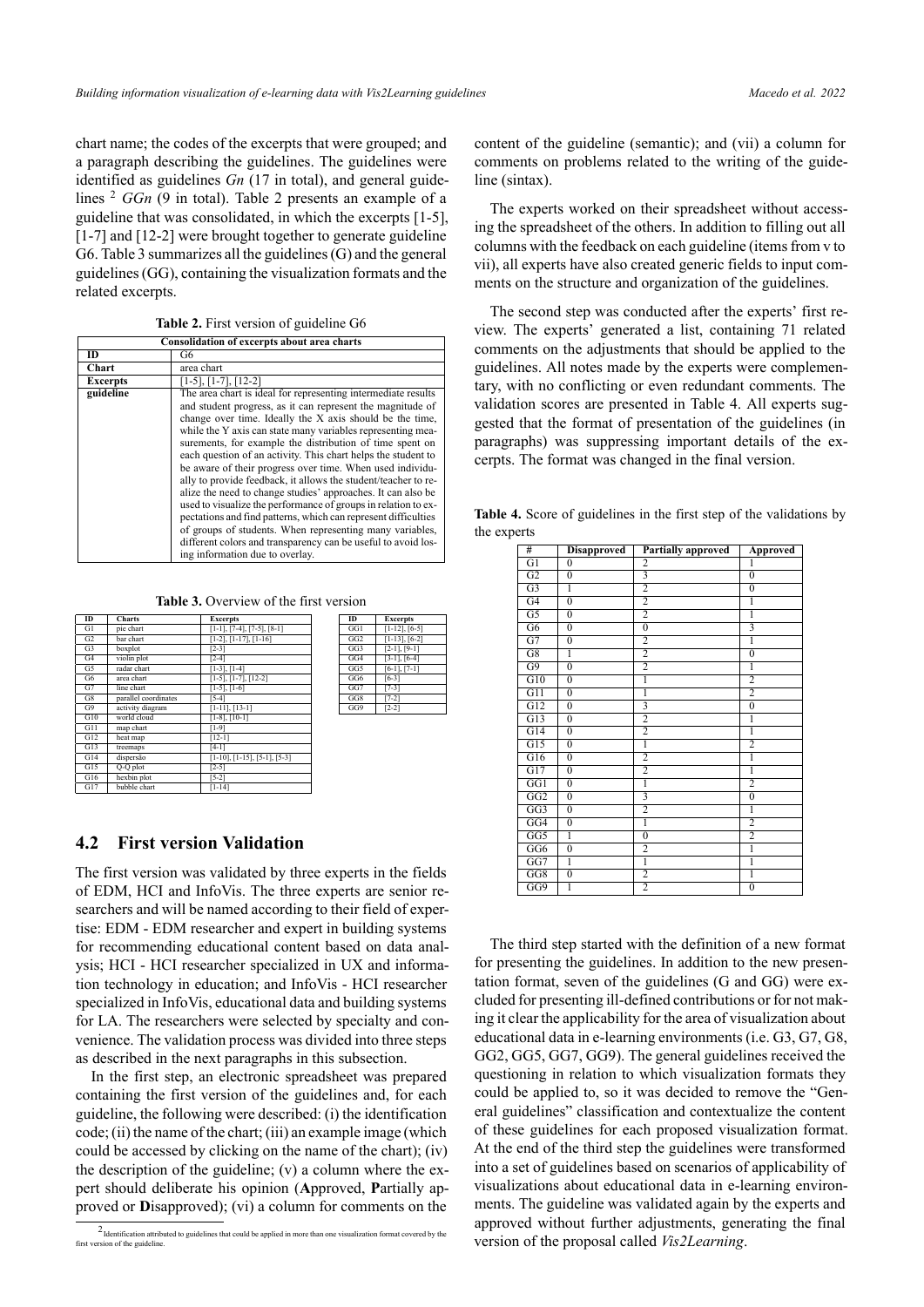# **5** *Vis2Learning* **guidelines**

We defined a template to the writing of the guidelines final version. The template did not impose any limitation on the amount of information described in it. This avoided specific details, taken from the literature, to be out of our guideline specification. When a visualization does not have guidelines for a particular element, it is kept blank. Elements that should not be used, as they do not represent good practice, are filled with the label "normally not applied". The fact that an element is blank does not mean that there are no guidelines, but that during the search there were no experiences that could contribute to that approach.

*Vis2Learning* provides guidelines to support developers in the creation of visualizations that will be used by teachers, which means that teachers are the target audience. During the literature search, we run a string that did not include any keyword regarding "teachers". However, the literature review showed that the lessons learned, found in the papers, put teachers as the main end-users of the visualizations.

The final version of *Vis2Learning* contains 15 scenarios of application for visualizations about educational data in the context of e-learning. Each scenario has an identifier (SC) and is composed of the following elements: chart name; representation purpose; chart characteristics; application example; and guidelines. This last element has four subtopics related to the idiom of the proposed visualization for that scenario, which are: exact value; filtering data mechanisms; highlight data; and some particularities of that scenario.

In the first version of the guide, there were general guidelines that dealt with different aspects of the visualizations (colors, shapes and/or sizes) and were not specific to just one type of visualization. However, due to the relevance of these guidelines, they were incorporated for each visualization format and stored in the subtopics of the element called "guidelines".

The *Vis2Learning* has a total of 59 guidelines distributed among 15 scenarios of applicability for different formats of visualizations. For each visualization format there is a characterization field that was extracted from the literature on the types of data that it can represent. In addition, the guideline describes 24 examples for application of formats within elearning systems. Table [5](#page-4-0) presents scenario SC6. The full version of *Vis2Learning* is available at the link<sup>3</sup>. Table [6](#page-4-1) presents a summary of the application scenarios in relation to the visualization formats contemplated.

# **6** Evaluation with end-users

This evaluation proposal was to collect the participants' perception about the charts that were created using *Vis2Learning*. Data was collected using an online questionnaire([Lazar et al.](#page-10-10), [2017](#page-10-10)). This evaluation followed the approval procedures of the Human Research Ethics Committee of UFSCar and was authorized by protocol number 31252720.1.0000.5504.

**Table 5.** Scenario 6 of *Vis2Learning*

<span id="page-4-0"></span>

| <b>Identification</b> |                                                                                                                |  |  |  |  |  |
|-----------------------|----------------------------------------------------------------------------------------------------------------|--|--|--|--|--|
| ID                    | SC <sub>6</sub>                                                                                                |  |  |  |  |  |
| Chart name            | Area chart                                                                                                     |  |  |  |  |  |
| <b>Purpose</b>        | Illustrates the midway students' outcomes, showing the evolving and data changes over                          |  |  |  |  |  |
|                       | time.                                                                                                          |  |  |  |  |  |
| Aim                   | represents variables, associating them to progress viewing (e.g. percentage completed, time                    |  |  |  |  |  |
|                       | elapsed)                                                                                                       |  |  |  |  |  |
| Chart                 | a continuous line passes through all the crossing points presented between the X and Y-axis                    |  |  |  |  |  |
| characteristics       |                                                                                                                |  |  |  |  |  |
|                       | it is recommended that the X-axis contains the progress scale (e.g. time, steps.), and that                    |  |  |  |  |  |
|                       | the Y-axis contains the quantitative variable                                                                  |  |  |  |  |  |
|                       | the use of several lines is suitable to describe different groups of data                                      |  |  |  |  |  |
|                       | provide students with a visualization of the distribution of time that they spent on each<br><b>Example of</b> |  |  |  |  |  |
| application           | part/step of an activity                                                                                       |  |  |  |  |  |
|                       | from this visualization the students are able to evaluate their study pace and consequently                    |  |  |  |  |  |
|                       | make adjustments if they need                                                                                  |  |  |  |  |  |
|                       | it is also possible to visualize the performance of workgroups versus an expected outcome                      |  |  |  |  |  |
|                       | to search for difficulties that they could have in one activity                                                |  |  |  |  |  |
|                       | <b>Guidelines</b>                                                                                              |  |  |  |  |  |
| <b>Exact value</b>    | display the real values on tooltips when users hover the mouse on the chart                                    |  |  |  |  |  |
| <b>Filtering data</b> | provide ways to see the data of particular students                                                            |  |  |  |  |  |
| mechanisms            |                                                                                                                |  |  |  |  |  |
| <b>Highlight data</b> | in cases of multiple variables representation, colors with transparency are recommended                        |  |  |  |  |  |
|                       | to avoid missing information caused by the overlapping of areas, for instance                                  |  |  |  |  |  |
| <b>Specificities</b>  | use patterns (e.g. dots, dashes) to contrast the areas in cases colors are not available; the                  |  |  |  |  |  |
|                       | 3D bar format is not recommended because it can insert difficulties to the comparison of                       |  |  |  |  |  |
|                       | data; provide the meaning of the colors and the format of the lines in captions                                |  |  |  |  |  |

**Table 6.** Summarization of *Vis2Learning*

<span id="page-4-1"></span>

| $\overline{ID}$   | <b>Purpose</b>                                      | <b>Chart name</b>   |
|-------------------|-----------------------------------------------------|---------------------|
| $\overline{SC1}$  | Distribution of student data in pre-planned cate-   | Pie chart           |
|                   | gories                                              |                     |
| SC2               | Representation of the total amount of data for a    | Horizontal bar      |
|                   | category                                            | chart               |
| $\overline{SC3}$  | Compare values, or compare a value with an av-      | Vertical bar chart  |
|                   | erage or target value                               |                     |
| SC4               | Quick identification of subgroups from the dis-     | Violin plot         |
|                   | tribution of data                                   |                     |
| SC5               | Illustrating data of different students' interac-   | Radar chart         |
|                   | tions with an educational resource                  |                     |
| SC6               | Illustrates the midway students' outcomes show-     | Area chart          |
|                   | ing the evolution and changes in data over time     |                     |
| SC7               | Represents the instructional design of courses or   | Activity network    |
|                   | steps of workgroup projects                         | diagram             |
| SC8               | Illustrates the most used terms used in courses     | Word cloud chart    |
|                   | or in forum discussions                             |                     |
| SC9               | Represents data from the geographic location of     | Map chart           |
|                   | students                                            |                     |
| SC10              | Illustrates the performance of large groups of stu- | Heatmap chart       |
|                   | dents                                               |                     |
| $\overline{SC11}$ | Shows the data about the students' participation,   | Treemap chart       |
|                   | categorized by topics and ordered by a raking       |                     |
| SC12              | Shows a comparison of datasets (e.g. students'      | Scatter plot        |
|                   | grades) to illustrate the cause-effect from the ap- |                     |
|                   | plication of a teaching-learning method             |                     |
| $\overline{SC13}$ | Compares a group of students' performance           | $Q-Q$ plot          |
|                   | with baseline values                                |                     |
| SC14              | Compares datasets with a large volume (high         | Hexbin plot         |
|                   | density) of data to find out patterns               |                     |
| SC15              | Provides an overview involving 3 variables (X,      | <b>Bubble</b> chart |
|                   | Y and Z) where X and Y are categories and Z is      |                     |
|                   | a quantitative number                               |                     |

#### **6.1 Planning**

For evaluation, we created 15 examples of use (EU) of charts: one EU for each scenario (SC) in the guidelines. To question the participant about the interpretation of the information contained in the chart, for each EU there was an assertion. In order to carry out a comparative assessment, for each EU, two distinct charts were created. One of the charts was built following the guidelines of *Vis2Learning*, henceforth called Vis2LChart. The other chart was created using the Google Sheets wizard that generates a visualization from a data set, henceforth called GSheetChart. We decided to create these two charts to analyze if the target audience will have a different interpretation of the charts created using *Vis2Learning* and the other created using a generic approach that does not consider the context of use.

All these elements (EU, charts and statement) were validated by the three experts who validated the *Vis2Learning* (see Section [4.2\)](#page-3-3). Figure [2](#page-5-0) presents an example of all elements created regarding EU-4. First, each expert, individu-

<sup>3</sup> <https://drive.google.com/file/d/11RIquGR-R9wA8kHQ6VPhnPMzxncLN1Ek>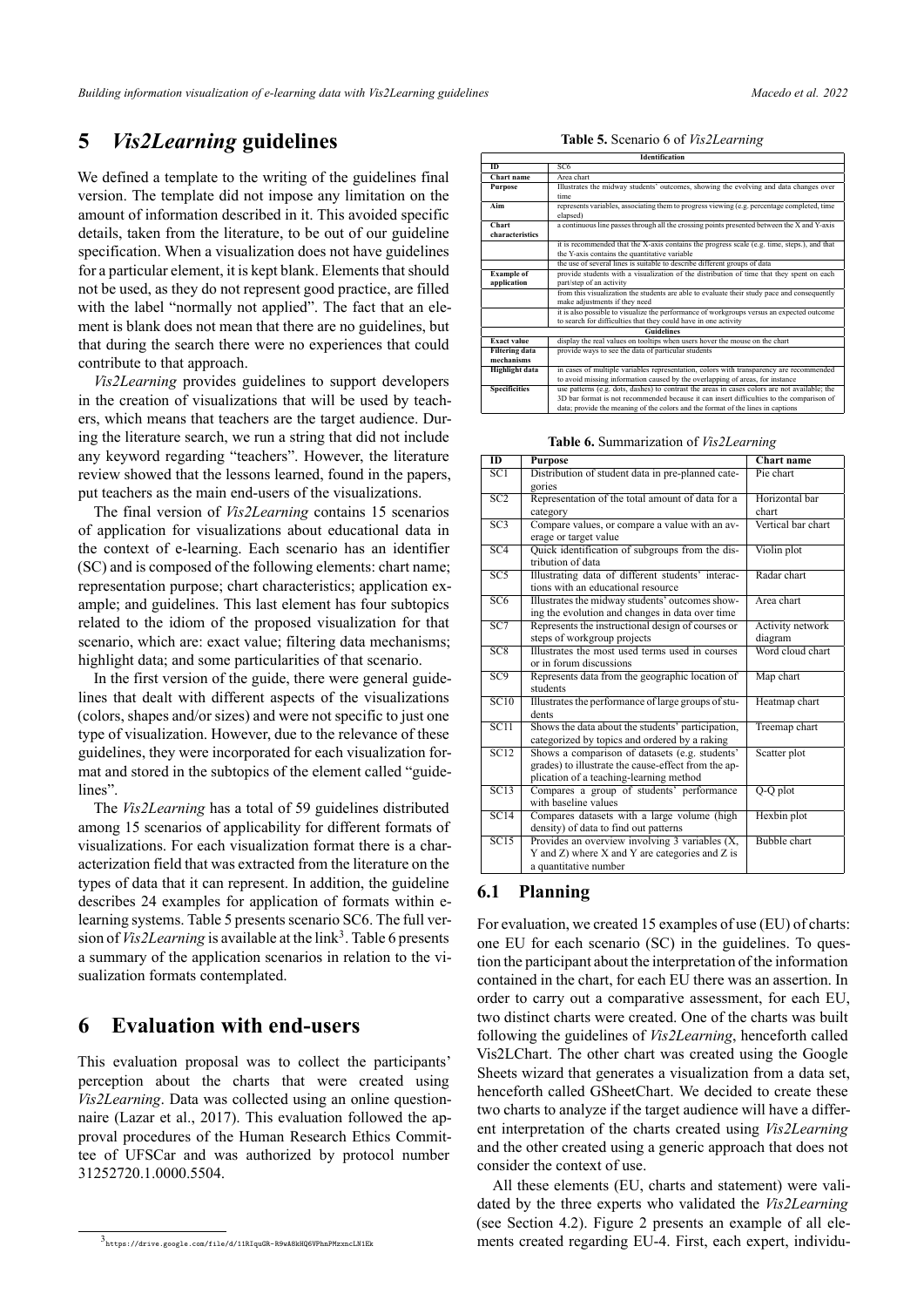<span id="page-5-0"></span>**EU-4:** A teacher needs visualize the grades of students to observe in the group of fail students who can and who cannot retake the exam. For this, the teacher defined two passing scores.



Statement: It is possible to clearly observe the students: approved, fail and fail with possibility to retake the exam?

**Figure 2.** Elements built to EU-4

ally, analyzed and commented on all the elements created for the evaluation. These comments were compiled in a report. This report was presented to the three experts in an online meeting, where they had to accept the EU and their respective elements or suggest changes.

After performing the refinement of the elements created for the evaluation, two questionnaires were developed. The two questionnaires (A and B) contained the same EU and the same statements. However, the charts were distributed between the two questionnaires (A and B) alternately, so that both had Vis2LCharts and the GSheetCharts at random. For example, for questionnaire A and EU-1 a GSheetChart was presented, and for the EU-1 in questionnaire B the Vis2LChart was presented.

In the questionnaire, the EU, and its respective chart, were presented to the participants who should select their level of acceptance in accordance to the statement related to them. The degree of acceptance could be indicated using a 4-point Likert scale: I totally disagree; I partially disagree; I partially agree; and I totally agree. [Johns](#page-10-11) ([2005\)](#page-10-11) and [Garland](#page-10-12) [\(1991](#page-10-12)) point out that a small scale without a central point (neutral, I neither disagree nor agree or I don't know) takes the advantage of getting a more precise response from the participants. [Johns](#page-10-11) [\(2005](#page-10-11)) argues that the neutral point is commonly used by the participants to avoid a possible conflict of opinion with the researcher. Thus, in our questionnaire, the 4-point scale was chosen.

The questionnaires A and B had 4 sections: (1) a welcome message and a brief explanation of the research aim; (2) the Informed Consent Form (ICF) explaining the research conditions and gathering the participant's acceptance (if the participant did not accept the ICF, the questionnaire was ended with a thank you message); (3) a demographic gathering about the participant's profile and their level of academic and professional experience; and finally, (4) the 15 EU to collect the participants' perception about data presented by visualizations.

### **6.2 Execution and Analysis**

The participants were invited via e-mail. To control access to the questionnaire, we designed an algorithm to calculate, in an ordinal way, the number of access and redirect the participant to questionnaire A if it was a even access number and if not, redirect the participant to questionnaire B. We adopted this strategy to balance the number of responses in each questionnaire and to prevent a participant from answering both questionnaires. We registered 123 accesses during the period the questionnaire was open. There were 34 questionnaire answers, being 17 for questionnaire A and 17 for questionnaire B.

We analyzed all the data collected, i.e. all the responses from questionnaire A and B. By joining all the data, we could have an overview of the evaluation<sup>4</sup>. Descriptive and inferential statistics [Lazar et al.](#page-10-10) ([2017\)](#page-10-10) were used to explore the data from different lenses. The boxplot was used to observe medians and outliers of the participants' perceptions. To analyze whether the acceptance rates on the visualizations were influenced by the profile of the participants, the [Fisher](#page-10-13) [\(1922](#page-10-13)) exact test was adopted. The details of the results are described in the following section.

#### **6.3 Results**

The results obtained through the analysis are presented in the next subsections in three perspectives: profile of the participants, perception of the participants about the charts and influence of the experience of the participants on their perception about the charts.

 $4_{\text{Raw}}$ data is available at: [https://docs.google.com/spreadsheets/d/](https://docs.google.com/spreadsheets/d/1LH4e3n33HpeSVP4kIRq0GeQu4sjBLSuCDQJBds8xTFo) [1LH4e3n33HpeSVP4kIRq0GeQu4sjBLSuCDQJBds8xTFo](https://docs.google.com/spreadsheets/d/1LH4e3n33HpeSVP4kIRq0GeQu4sjBLSuCDQJBds8xTFo)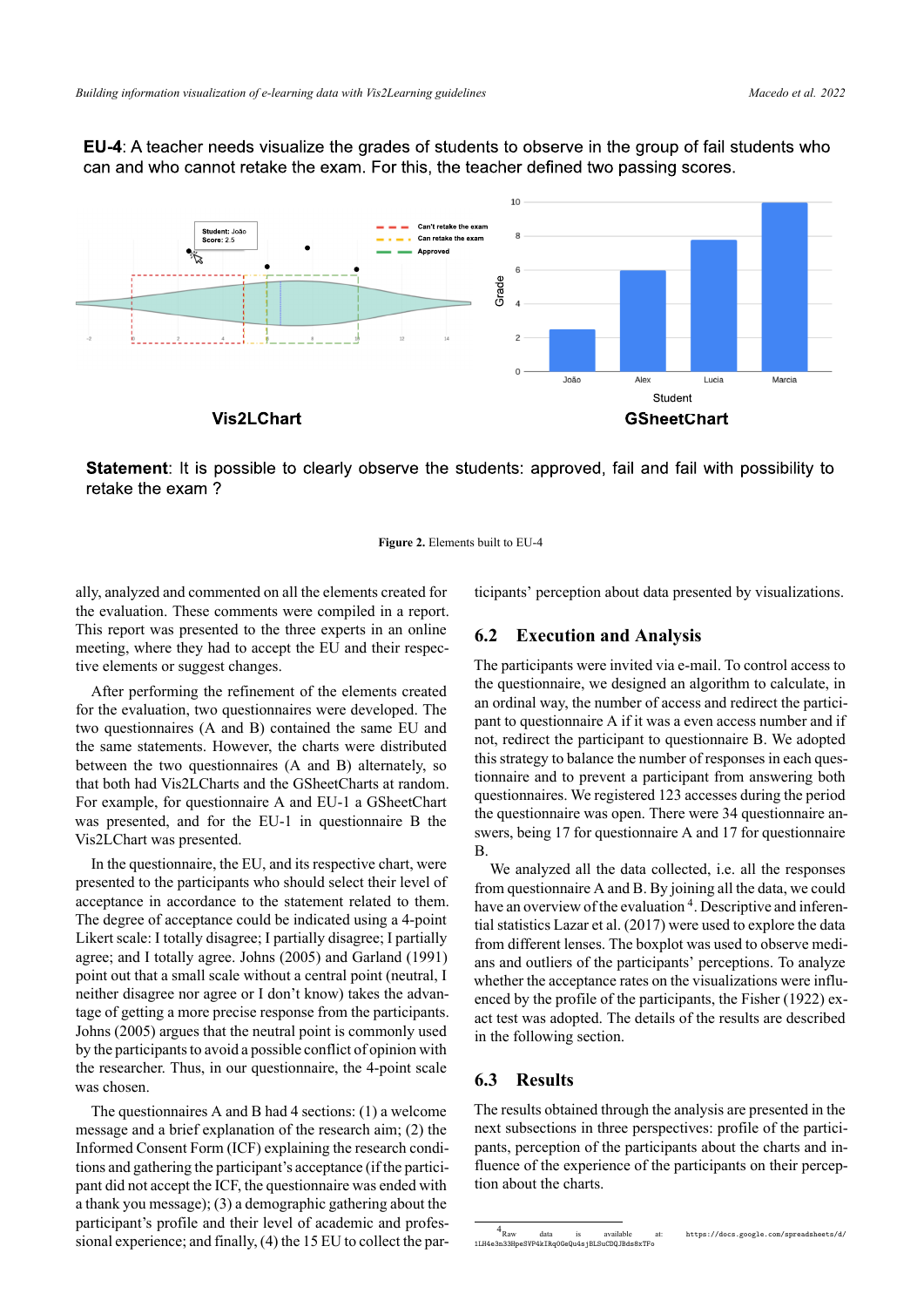#### **6.3.1 Participants' profile**

Regarding the 34 participants, 44% were above 41 years old and the most common level of education was post-graduate with about 30%, followed by the master's degree with approximately 24%. The levels of education in which the participants work are varied, however, higher education (38.2%) and middle school (20.6%) stand out as the main activities. Four participants stated that they were not acting as teachers, however, this answer reflects only the current moment of the participant since when analyzing the experience time teaching it is noted that the majority of participants (58.8%) had more than 6 years of experience. Only one participant, who was a student of pedagogy, had no professional experience in teaching.

All information collected from participants is presented in [Table 7](#page-7-0), each participant is identified with an ID (Pn). The table comprises information about: Identification ID, age and the level of instruction; Job context - the graduate level that the participant work and time of experience; Knowledge - The level of knowledge informed by the participant about software development, InfoVis area, interactive charts and educational systems with data visualization about educational data; Use of charts - the participant preferences about use of charts in their job and personal use.

Participants were asked about experience on topics related to visualizations. Most of the participants had theoretical and/or practical knowledge about computer programming and the creation of interactive charts (See Figure [3](#page-6-0) A and B). However, when asked about knowledge in the InfoVis area, only two participants declared deep knowledge (See Figure [3](#page-6-0) C). Regarding the use of visualizations in the work environment, most of the participants declared they use it as their option and because it was necessary. The result of the question about the knowledge in educational systems with data visualization about educational data shows that more than half of the participants (67.6%) never used systems of this type (See Figure [3](#page-6-0) D).

<span id="page-6-0"></span>

**Figure 3.** Participants profile

An open and non-mandatory question asked which systems the participants used to generate graphs. Each participant could list more than one system or none. There were 32 answers, and the most frequent answer was the use of spreadsheets (16 citations) and only 3 participants mentioned systems for educational context with the use of charts.

#### **6.3.2 Participants perception about visualizations**

Figure [4](#page-6-1) presents an overview of the participants' perception about the visualizations related to the Vis2LCharts and the GSheetCharts. The participants expressed agreement in relation to the statements associated with the Vis2LChart and disagreed when the associated chart was GSheetChart. However, the median of the two groups pointed to the answer "I partially agree". The median found suggests that the participants showed a tendency to consider the interpretation using the GSheetCharts as partially adequate.

<span id="page-6-1"></span>

**Figure 4.** Comparison of perception of Vis2LCharts and GSheetCharts | Totally disagree  $(-2)$ , Partially disagree  $(-1)$ , Partially agree  $(1)$  e Totally agree (2)

A panel of boxplots, containing one chart for each scenario, was created to examine in depth the data that make up the median (Figure [5\)](#page-6-2). In order to create Figure [5](#page-6-2), data from the participants who interacted with GSheetCharts were normalized through the inversion of their semantic value. That is, the answers "I disagree" were replaced by "I agree" and so on.

<span id="page-6-2"></span>

**Figure 5.** Distribution of answers by example of use (EU) | Legend: Totally disagree (-2), Partially disagree (-1), Partially agree (1) e Totally agree (2)

After the normalization, we aggregated the responses of all participants. Normalizing the data, we avoid the boxplots extend across the entire range of responses, which avoids hiding the outliers. The boxplots located between the middle and the top in Figure [5,](#page-6-2) as in the case of EU-2, EU-3, EU-6, EU-7, EU-8, EU-10, EU-12, EU-13, EU-14 and EU-15, represent scenarios where the Vis2LCharts was considered suitable for the context of e-learning, while the GSheetCharts received a lower agreement level.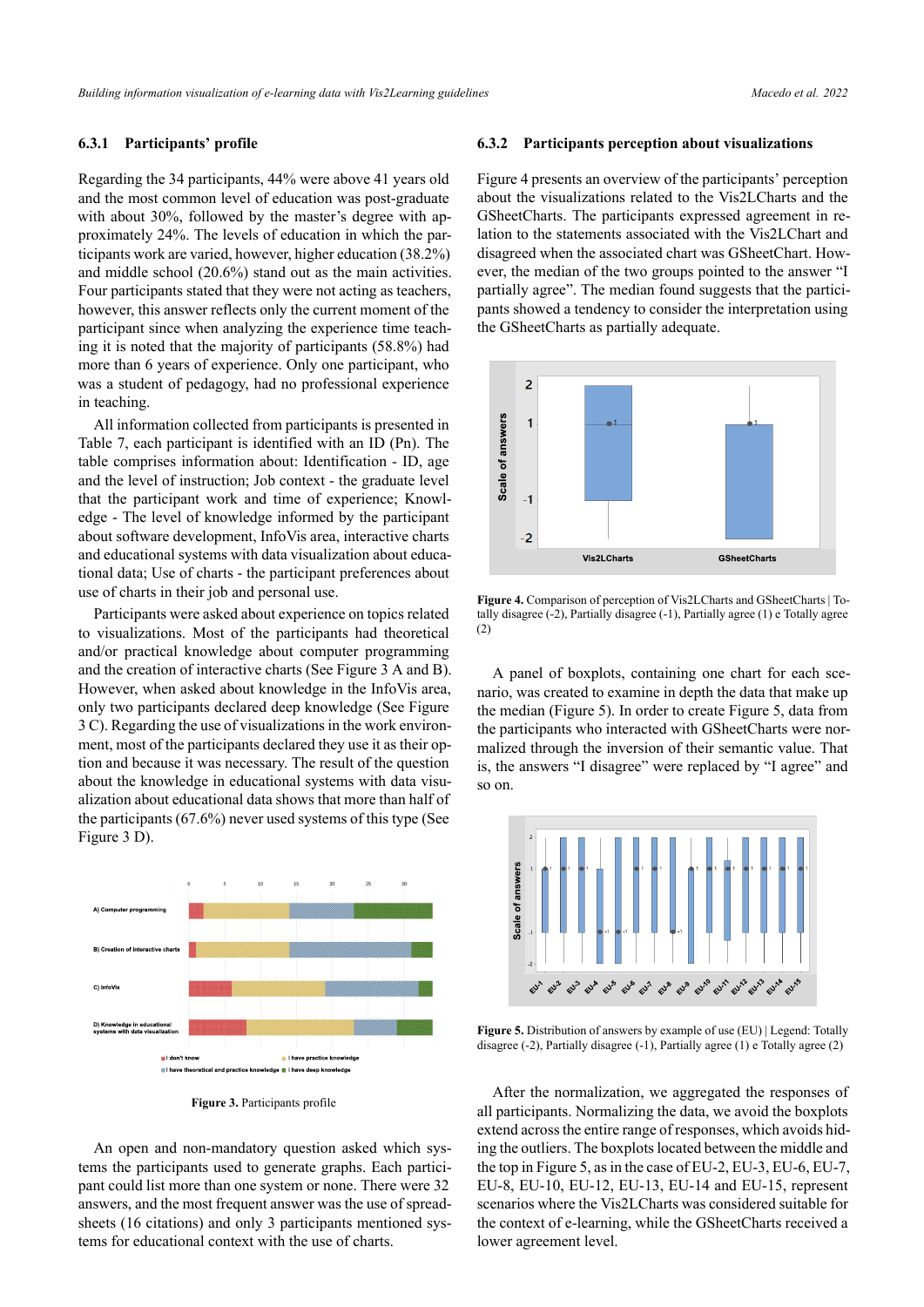| Identification   |                 |                     | Job context          |                           | Knowledge      |                         |                         | Use of charts           |                         |                         |
|------------------|-----------------|---------------------|----------------------|---------------------------|----------------|-------------------------|-------------------------|-------------------------|-------------------------|-------------------------|
| #                | Age             | Instruction         | Level                | Experience                | Develop        | <b>InfoVis</b>          | Charts                  | $ESWDT*$                | Personal use            | In job                  |
| P <sub>1</sub>   | 39              | PhD                 | Technical            | $> 6$ years               | 4              | 3                       | 3                       | 4                       | 4                       | $\overline{4}$          |
| P <sub>2</sub>   | 47              | M.Sc                | Undergraduate degree | $> 6$ years               | $\overline{3}$ | $\overline{\mathbf{3}}$ | 3                       | 4                       | 3                       | 3                       |
| $\overline{P3}$  | 20              | Incomplete graduate | Middle school        | $\leq 1$ year             | $\overline{3}$ | $\overline{2}$          | $\overline{2}$          |                         |                         | $\overline{2}$          |
| P <sub>4</sub>   | 59              | <b>MBA</b>          | Elementary school    | $\overline{>}6$ years     | $\overline{2}$ | $\overline{2}$          | $\overline{2}$          | $\overline{c}$          | $\overline{2}$          |                         |
| P <sub>5</sub>   | 23              | Graduate            | High school          | $< 1$ year                | $\overline{2}$ |                         | $\overline{2}$          |                         |                         |                         |
| $\overline{P6}$  | 47              | Graduate            | Elementary school    | $> 6$ years               | $\overline{2}$ | $\overline{2}$          | $\overline{2}$          | $\overline{2}$          |                         |                         |
| $\overline{P7}$  | 49              | PhD                 | Undergraduate degree | $> 6$ years               | $\overline{3}$ | 3                       | 2                       | $\overline{2}$          | $\overline{2}$          | $\overline{2}$          |
| P <sub>8</sub>   | 34              | <b>MBA</b>          | Middle school        | $> 6$ years               | $\overline{2}$ |                         | $\overline{2}$          | $\overline{2}$          |                         |                         |
| $\overline{P9}$  | 41              | M.Sc                | Elementary school    | $> 6$ years               | $\overline{2}$ | $\overline{2}$          | $\overline{3}$          | 3                       | $\overline{\mathbf{3}}$ | $\overline{2}$          |
| P <sub>10</sub>  | 38              | MBA                 | Undergraduate degree | $> 6$ years               | $\overline{4}$ | 3                       | $\overline{\mathbf{3}}$ |                         | 3                       | 3                       |
| P <sub>11</sub>  | 32              | <b>MBA</b>          | Undergraduate degree | $\overline{4}$ to 6 years | $\overline{4}$ | 2                       | 3                       | $\overline{2}$          | $\overline{4}$          | $\overline{\mathbf{3}}$ |
| PI2              | $\overline{26}$ | M.Sc                | Unemployed           | 4 to 6 years              |                | $\overline{2}$          |                         | $\overline{2}$          | $\overline{\mathbf{3}}$ | $\mathbf{1}$            |
| P13              | $\overline{33}$ | PhD                 | Undergraduate degree | 4 to 6 years              |                |                         | 1                       |                         |                         |                         |
| P <sub>14</sub>  | 45              | M.Sc                | Undergraduate degree | $> 6$ years               | $\overline{4}$ | $\overline{4}$          | $\overline{4}$          | $\overline{4}$          | $\overline{4}$          | $\overline{4}$          |
| PI5              | $\overline{27}$ | <b>MBA</b>          | Elementary school    | $\leq 1$ year             |                | $\overline{3}$          | $\overline{3}$          | $\overline{3}$          | $\overline{2}$          | $\overline{4}$          |
| P <sub>16</sub>  | 35              | Graduate            | Undergraduate degree | 4 to 6 years              | $\overline{2}$ | $\overline{2}$          | $\overline{2}$          | $\overline{2}$          | $\overline{2}$          | -1                      |
| P17              | 53              | PhD                 | Undergraduate degree | $> 6$ years               | $\overline{2}$ | 3                       | 3                       | $\overline{2}$          | $\overline{2}$          | 3                       |
| $\overline{P18}$ | 45              | <b>MBA</b>          | Technical            | $> 6$ years               | 4              | $\overline{3}$          | $\overline{3}$          | $\overline{3}$          | $\overline{3}$          | $\overline{3}$          |
| P <sub>19</sub>  | 28              | MBA                 | Undergraduate degree | $\overline{4}$ to 6 years | $\overline{4}$ | 3                       | $\overline{\mathbf{3}}$ | $\overline{2}$          | $\overline{2}$          | $\overline{\mathbf{3}}$ |
| P <sub>20</sub>  | 22              | M.Sc                | Middle school        | 1 to 3 years              | $\overline{4}$ | $\overline{4}$          | $\overline{4}$          | $\overline{4}$          | 3                       | 3                       |
| P21              | $\overline{24}$ | <b>MBA</b>          | Unemployed           | 1 to 3 years              | $\overline{4}$ |                         | $\overline{\mathbf{3}}$ | $\overline{\mathbf{3}}$ | $\overline{4}$          | $\overline{2}$          |
| P22              | 46              | M.Sc                | Undergraduate degree | $> 6$ years               | $\overline{4}$ | $\overline{2}$          | $\overline{2}$          | $\overline{2}$          | $\overline{2}$          | $\overline{2}$          |
| P <sub>2</sub> 3 | 49              | <b>MBA</b>          | Elementary school    | $> 6$ years               | $\overline{2}$ | $\overline{c}$          | 2                       |                         | $\overline{2}$          | 3                       |
| P <sub>24</sub>  | $\overline{36}$ | <b>MBA</b>          | Elementary school    | $> 6$ years               |                |                         | $\overline{\mathbf{3}}$ |                         |                         | $\overline{\mathbf{3}}$ |
| $\overline{P25}$ | $\overline{42}$ | MBA                 | Elementary school    | $> 6$ years               | $\overline{2}$ |                         | $\overline{2}$          |                         | $\overline{2}$          | $\mathbf{1}$            |
| P <sub>26</sub>  | 44              | M.Sc                | Technical            | $> 6$ years               |                | 3                       | 3                       | 3                       | 3                       | 3                       |
| P27              | 46              | MBA                 | Undergraduate degree | 4 to 6 years              | $\overline{2}$ | $\overline{2}$          | $\overline{2}$          | $\overline{2}$          | $\overline{2}$          | $\overline{2}$          |
| $\overline{P28}$ | $\overline{30}$ | <b>MBA</b>          | High school          | $\leq$ 1 year             |                | 3                       | $\overline{3}$          | $\overline{3}$          | 3                       | $\overline{3}$          |
| P <sub>29</sub>  | 35              | <b>MBA</b>          | Technical            | $> 6$ years               | $\overline{4}$ | $\overline{3}$          | $\overline{\mathbf{3}}$ | $\overline{2}$          | $\overline{4}$          | $\overline{4}$          |
| P30              | $\overline{23}$ | Incomplete graduate | Unemployed           | $0$ year                  | $\overline{2}$ | $\overline{2}$          | $\overline{2}$          | $\overline{2}$          | $\overline{2}$          | $\mathbf{1}$            |
| $\overline{P31}$ | $\overline{26}$ | Incomplete graduate | High school          | $> 6$ years               | $\overline{2}$ | $\overline{\mathbf{3}}$ |                         | 4                       | $\overline{2}$          | $\overline{3}$          |
| P32              | 41              | PhD                 | Undergraduate degree | $> 6$ years               | $\overline{4}$ | $\overline{2}$          | $\overline{3}$          | 2                       | $\overline{c}$          | $\overline{3}$          |
| P33              | $\overline{32}$ | PhD                 | Undergraduate degree | 4 to 6 years              | 3              |                         | $\overline{4}$          |                         | $\overline{2}$          | $\overline{2}$          |
| P34              | 46              | M.Sc                | Unemployed           | $> 6$ years               | $\overline{3}$ | $\overline{2}$          | $\overline{2}$          | $\overline{2}$          | $\overline{2}$          | $\overline{2}$          |

<span id="page-7-0"></span>**Table 7.** Participants profile  $\uparrow$  **ESwDT:** educational systems with data visualization about educational data | **Knowledge:** (1) I've never heard of; (2) I have theoretical knowledge; (3) I have practical and theoretical knowledge; (4) I have deep knowledge | **Use of charts**: (1) I don't use it; (2) I used it a few times; (3) I always use it because it is necessary; (4) I always use

#### **6.3.3 Influence of the participants' experience on the perception of the visualizations**

The data collected in the evaluation were also analyzed by crossing the profile of the participants' perceptions about the Vis2LCharts. We verified if the participants' previous experience with visualizations systems about educational data could influence the choices they made for each EU. To conduct this verification, the [Fisher](#page-10-13) [\(1922](#page-10-13)) exact test was performed. We chose this test because it was suitable to compare categorical data, collected from small samples (i.e. <1000). Besides that, it calculates the exact significance of the deviation from a null hypothesis using *p-value*, while other methods use an approximation. In addition to providing greater accuracy in small samples, the exact tests do not require a balanced or well-distributed sample [\(Mehta and Patel](#page-11-11), [1996\)](#page-11-11). Because it is a small sample (34 participants), a 95% (0.05) confidence interval was adopted to mitigate errors in the results<sup>5</sup>. The hypotheses formulated were:

- H0 *The previous experience of the participant on visualizations in educational systems has no influence in the acceptance of Vis2LCharts*;
- H1 *The previous experience of the participant on visualizations in educational systems has influence in the acceptance of Vis2LCharts*.

Table [8](#page-7-1) shows the data used for this test. The *p-value* was 0.0392, below the confidence interval  $(0.03 \le 0.05)$ . Considering this result, there is enough statistical significance to reject the null hypothesis. Thus, we can infer that the experience of the participants with educational systems with data

visualization influenced the positive perception in relation to the Vis2LCharts.

<span id="page-7-1"></span>**Table 8.** Previous experience on educational systems with visualizations vs feedback of Vis2LCharts

|                       | <b>Totally</b><br>disagree | Partially<br>disagree | Partially<br>agree | <b>Totally</b><br>agree |
|-----------------------|----------------------------|-----------------------|--------------------|-------------------------|
| Without<br>experience | 26                         |                       | 54                 | 65                      |
| With<br>experience    |                            | 25                    | 27                 | 23                      |

We also decided to check whether the participants' experience in teaching has influence in the acceptance of Vis2LCharts or not. In the participant's profile section of the questionnaire, the highest possible option for the participants' experience is "more than 6 years", for this analysis, we considered the participants that chose this option. The hypotheses formulated were:

- H0 *The large experience in teaching (i.e. more than 6 years ) has no influence in the acceptance of Vis2LCharts*;
- H1 *The large experience in teaching (i.e. more than 6 years ) has influence in the acceptance of Vis2LCharts*.

Table [9](#page-8-0) shows the data used for this test. The *p-value* was *0.3270*, above the confidence interval. We can conclude that there is not enough statistical significance to reject the null hypothesis. Thus, we can observe that more experience in teaching does not, necessarily, ensure knowledge about the use of visualizations to gather information. This result reinforces the need to make the users aware about the possible uses and aims of each visualization format.

 $5$ We run tests from this website [https://astatsa.com/](https://astatsa.com/FisherTest/) [FisherTest/](https://astatsa.com/FisherTest/).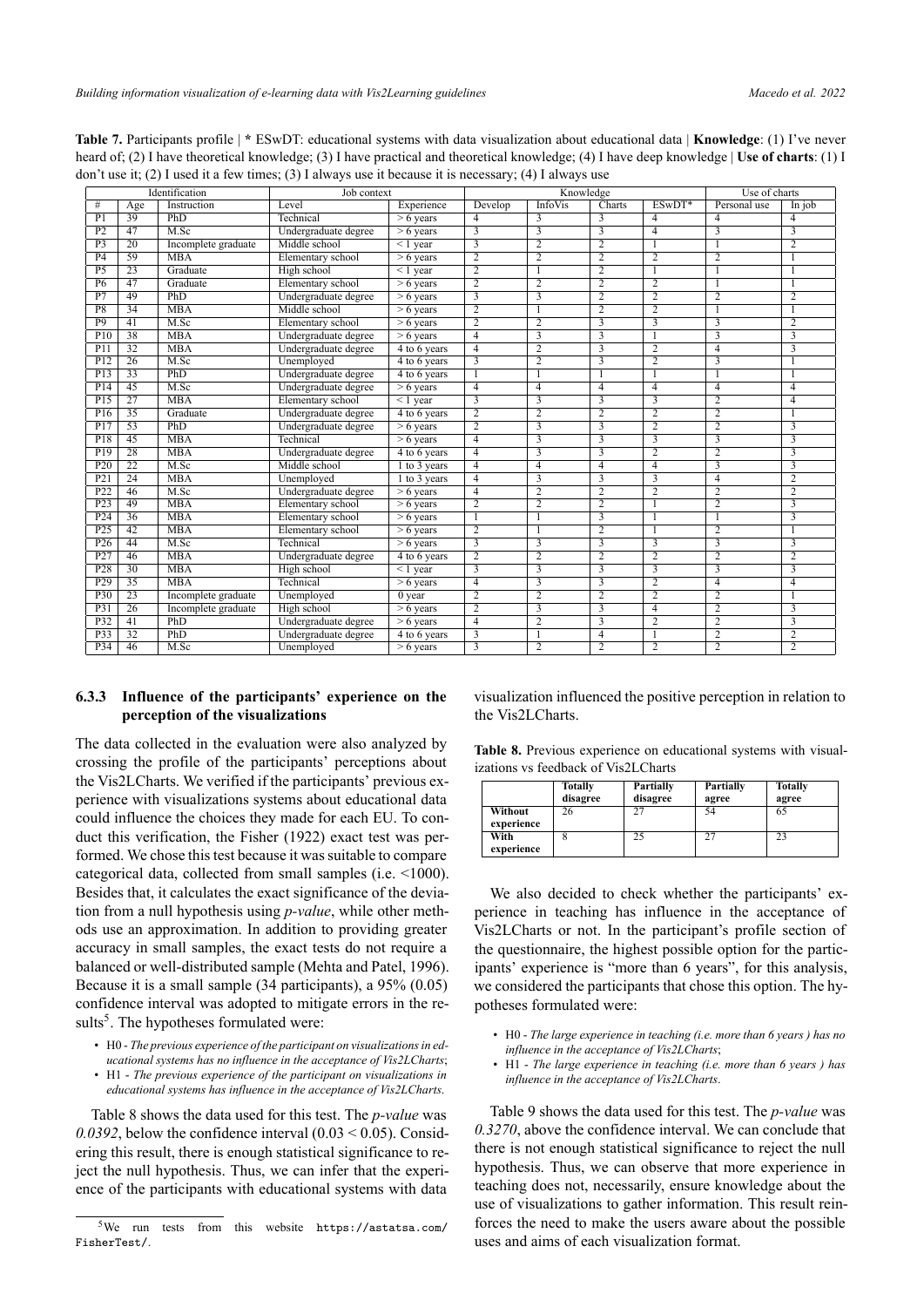<span id="page-8-0"></span>**Table 9.** Previous experience in teaching vs feedback of Vis2LCharts

|           | <b>Totally</b> | Partially | <b>Partially</b> | <b>Totally</b> |
|-----------|----------------|-----------|------------------|----------------|
|           | disagree       | disagree  | agree            | agree          |
| Less than | 14             | 22        | 39               | 30             |
| 6 years   |                |           |                  |                |
| More than | 20             | 30        | 42               | 58             |
| 6 years   |                |           |                  |                |

### **7 Discussion**

Related work (see Section [2.2](#page-1-0)) shows that most of the visualization proposals are focused on processes to organize the development of visualizations for e-learning systems [\(Alves](#page-10-5) [et al.,](#page-10-5) [2018a](#page-10-5),[b;](#page-10-6) [Chen et al.](#page-10-7), [2016](#page-10-7); Ruipérez-Valiente et al., [2017](#page-11-8); [Maldonado et al.,](#page-11-9) [2015;](#page-11-9) [Conde et al.](#page-10-8), [2015;](#page-10-8) [Klerkx](#page-10-9) [et al.](#page-10-9), [2017\)](#page-10-9). Even though it is in the context of elearning, none of these works provided guidelines of suitable formats of visualization for the elearning field.

In the related work, the authors suggest that the developers search the literature for appropriate chart formats([Mal](#page-11-9)[donado et al.](#page-11-9), [2015](#page-11-9); [Conde et al.](#page-10-8), [2015;](#page-10-8) [Klerkx et al.](#page-10-9), [2017;](#page-10-9) Ruipérez-Valiente et al., [2017\)](#page-11-8). *Vis2Learning* proposes a pragmatic way to assist developers in choosing the visualization format for e-learning systems, based on data and guided by application scenarios. None of the related work applied a systematic way to explore and organize the lessons learned about the use of visualizations, regarding educational data to support future implementations and that makes *Vis2Learning* different from these works.

### **7.1 Results of the study**

Looking at Figure [5](#page-6-2), we see cases that participants declared that both options are suitable for e-learning context (e.g. EU-1 and EU-11), cases that participants selected Vis2LCharts as suitable (e.g. EU-2, EU-3, EU-6, EU-7, EU-8, EU-10, EU-12, EU-13, EU-14 and EU-15) and cases that the participants selected the GSheetCharts (e.g. EU-4, EU-5 and EU-9).

Considering the formats used by GSheetCharts, we see the use of pie chart in EU-1 and bar chart in EU-11. [Vieira](#page-11-4) [et al.](#page-11-4) ([2018\)](#page-11-4) states that pie and bar charts are considered traditional and well accepted by teachers in educational context. In [Paiva et al.](#page-11-12) [\(2019](#page-11-12))'s survey, teachers pointed out that visualizations with non-traditional charts are useful but they stated they were more confident when using a traditional chart.

The visualization formats proposed for Vis2LCharts that received the lowest agreement level were: violin plot (EU-4); radar chart  $(EU-5)$ ; and activity diagram  $(EU-7)$ . All the visualization formats mentioned are considered as nontraditional and their use, in the educational data visualization context, is relatively new([Vieira et al.,](#page-11-4) [2018;](#page-11-4) [Dourado et al.](#page-10-14), [2018](#page-10-14)).

In EU-4 case (See Figure [2\)](#page-5-0) we see a non-traditional format used as Vis2LChart, called violin plot. As recommended by *Vis2Learning* and discussed by [Barros et al.](#page-10-15) [\(2017](#page-10-15)), the violin plot is a suitable format for visualizing the distribution of data that have more than one group in its composition (e.g. students who passed and failed). This format is suitable for this EU, because it describes a case of a teacher that needs to visualize the distribution of students' grades in relation to

passing scores. Despite that, participants show a low level of agreement for Vis2LChart and this finding confirms the results reported by [Paiva et al.](#page-11-12) ([2019\)](#page-11-12).

In EU-5 case the participants declared a low level of agreement for both visualizations. The GSheetChart, which was a line chart, received more positive answers in relation to the Vis2LChart which was a radar chart. The low level of agreement related to the Vis2LChart may have happened due to the lack of familiarity, from the audience, of this chart format. [Dourado et al.](#page-10-14) [\(2018\)](#page-10-14) stated that the radar chart is not among the most used in educational data visualization systems, while the line chart is widely used.

In EU-9 case (see Figure [6](#page-9-0)) the participants show a positive level of agreement for both charts presented. [Vieira et al.](#page-11-4) [\(2018](#page-11-4)) conclude that the dot chart presented as GSheetChart (see Figure [6](#page-9-0) B) is one of the three most traditional visualizations used in systems with visualization about educational data. Similar to the EU-5 case, familiarity with the chart presented as a GSheetChart may have affected the participants' level of agreement.

The majority of the participants declared to have more than 6 years of experience in teaching and our analysis showed that this experience is not directly related to knowledge about the use of visualizations to explore educational data. We pointed out that this experience does not contribute to overcome the cold start barrier about non-traditional charts.

Our analysis showed that the experience of the participants with educational systems that contain data visualizations, positively influenced the participants' perceptions, regarding Vis2LCharts. Vis2LCharts were created based on *Vis2Learning* and includes traditional and non-traditional visualization formats.

We conclude that when proposing a visualization, in addition to ensuring that it is appropriate to the user's context, it is important to provide the user with some information about the visualization format. A solution would be to provide a brief explanation and examples of what is the aim of the visualization format used.

#### **7.2 Comparison with Munzner**

[Munzner](#page-11-1)  $(2014)$  $(2014)$  is the most well-known reference on guidelines for information visualizations. However, the author's work provides the guidelines without setting them into a field or context. Being our proposal focused on the context of use, we decided to compare the *Vis2Learning* with the guidelines from Munzner's book.

To conduct the comparison, we followed some steps. First, we read the chapters of the Munzner's book and extracted the "rules of thumb" <sup>6</sup>. Munzner's rules of thumb were compared with the content presented in *Vis2Learning* by searching the linking between the guidelines. We consider that the two proposals have a linking when the *Vis2Learning* guidelines encompassed at least one of the rules of thumb.

We also created a categorization to classify the linking strength between the guidelines of both proposals. A category was assigned to the relationship when a guideline from *Vis2Learning*: **SP** - had the same purpose as a rule of thumb;

<sup>6</sup> Term used by [Munzner](#page-11-1) ([2014\)](#page-11-1) to identify the guidelines she proposed.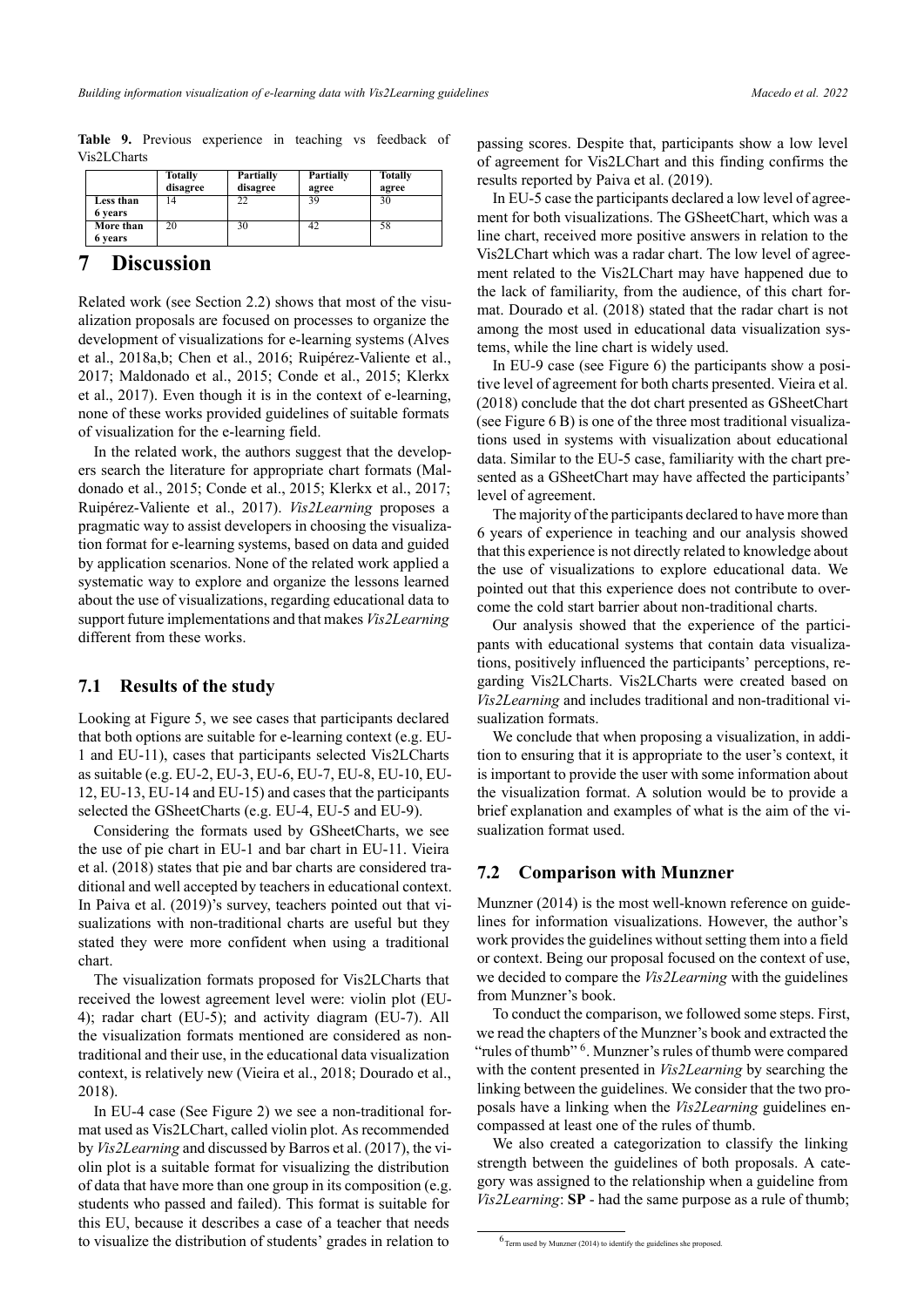*Building information visualization of elearning data with Vis2Learning guidelines Macedo et al. 2022*

<span id="page-9-0"></span>

**Figure 6.** Charts presented on EU-9 in both questionnaires | A) is a Vis2LChart | B) is a GSheetChart

<span id="page-9-1"></span>

**Figure 7.** Linking between *Vis2Learning* and Munzners rules of thumbs [Munzner](#page-11-1) [\(2014](#page-11-1))

**EC** embedding concepts of a rule of thumb for visualizations in e-learning systems; or **SA** - presented some aspects of a rule of thumb. The rules of thumb and the data generated by the comparison process are available at  $link^7$ .

In Figure [7](#page-9-1), we observe that all the *Vis2Learning* scenarios (X axis) established at least one connection (represented by bubbles) with Munzner's rules of thumb (Y axis). Note that 18 of the 35 connections presented the category EC (red bubble), indicating that the rules of thumb are embedded by *Vis2Learning*.

An example of this is the **SC9** that brings information about the map chart, it incorporates: a rule of thumb **T6** with guidelines on highlighting a location selected by the user through interaction; **T14** with suggested functionalities of zoom to guide the user observing the relevant data according to a filter; and **T15** with the guideline of applying tones of the same color to maintain the quantitative semantics of the visualization through contrast in scenarios that do not favor the differentiation of colors. The **SC2**, **SC3**, **SC6** and **SC9** scenarios stand out for each embedding three or more aspects of the rules of thumb.

The focus of Munzner's work([2014\)](#page-11-1) is on the user's interactions with the visualizations, however, its content is abstract and has no guidelines on the use of visualization formats in specific contexts. The connections between the rules of thumb and the *Vis2Learning* suggest that the guidelines presented in this article covers the work of [Munzner](#page-11-1) [\(2014](#page-11-1)), with the difference of having information on the applicability of contextualized visualizations for e-learning systems.

# **8 Conclusion**

This article presented *Vis2Learning*: a scenario-based set of guidelines for applying visualizations about educational data

<sup>7</sup> <https://docs.google.com/spreadsheets/d/1heg3Hc-w0ZA0VOpNsi43A4kf9We7GaGG1IyYhzVXBu8>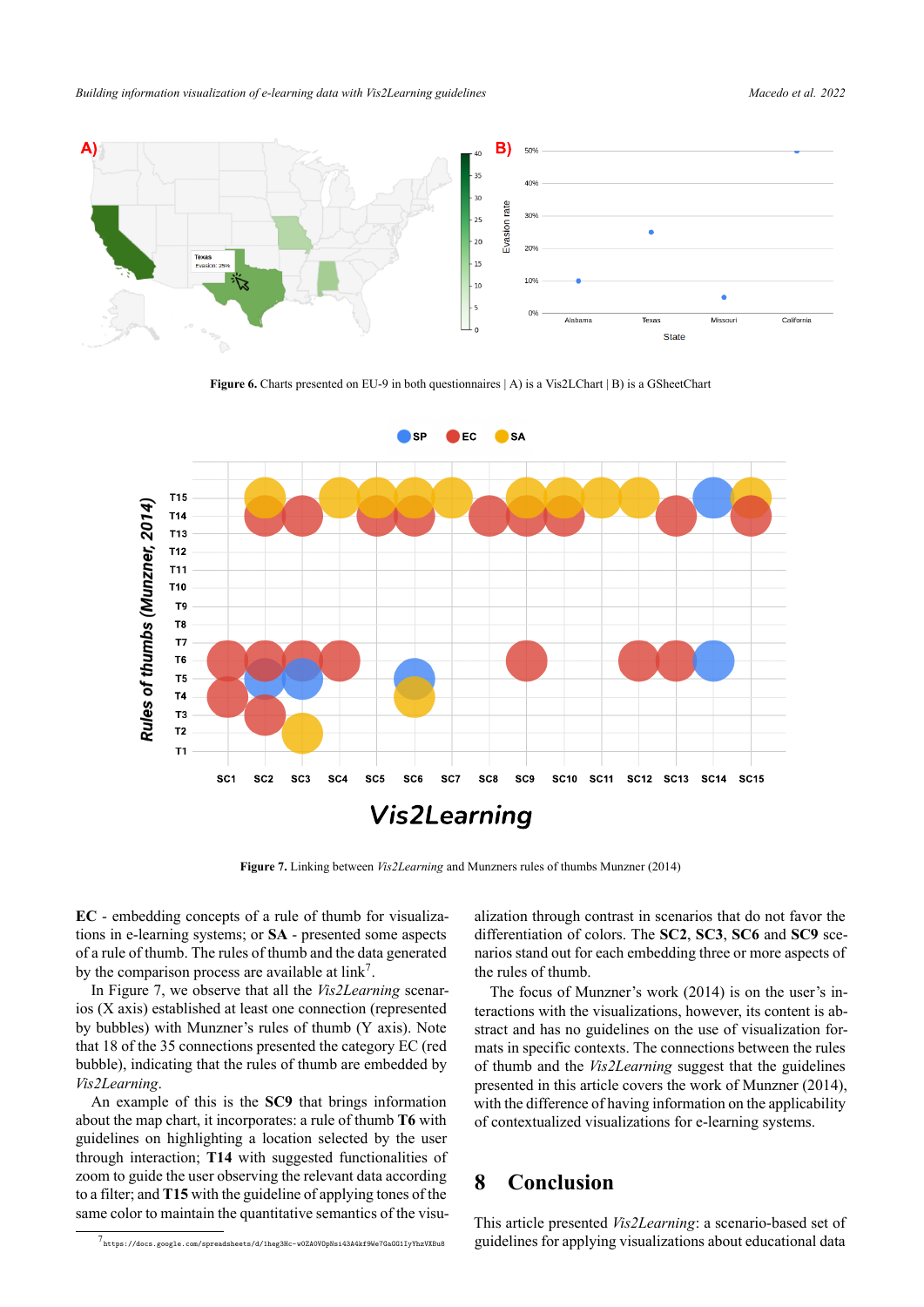in the context of e-learning. Its differential is to recommend visualizations based on applicability scenarios. The guidelines and details that make up the guidelines were developed through a literature review, validated by experts. The comparison of *Vis2Learning* with Munzner's rules of thumb demonstrated that the guidelines are in line with what the author recommends about having a focus on user interactions for the context of data visualization.

We noted, during the evaluation, that teachers tended to disagree about the application of non-traditional visualizations, that is, new visualizations that are normally used (or even known) by the users. However, according to the literature these were the most appropriate visualizations to be applied to the scenarios developed to the evaluation. Our analysis showed that more experience in teaching (more than 6 years, according to our analysis) does not necessarily influence the teachers' knowledge about the use of visualizations to gather information. However, the experience on visualizations in education systems promoted a high level of agreement of Vis2LCharts. With this, we observed that informing the users about the charts' characteristics is as important as ensuring that the visualizations are appropriate for the context.

As future work, we intend to create an online repository with information about the use of the visualization formats covered by the guide, providing end-users with a help link about each chart. To mitigate problems related to the use of visualization formats that are little known by the end-user, we intend to expand the guidelines, considering the preferences of user groups. Also, we intend to expand the investigation with end-users to generate artifacts that allow transforming the guidelines into a catalog of design patterns.

# **Acknowledgements**

The authors would like to thank the Coordenação de Aperfeiçoamento de Pessoal de Nível Superior – Brasil (CAPES) – Finance Code 001 and the Conselho Nacional de Desenvolvimento Científico e Tecnológico - Brasil (CNPq grants 313312/2019-2 and 308395/20204).

### **References**

- <span id="page-10-5"></span>Alves, N., Rodrigues, R., Dourado, R., and Cavalcanti, A.  $(2018a)$ . Investigating the suitability of multi-dimensional data visualization as an instrument for assisting distance learning instructors. In *Anais dos Workshops do VII Congresso Brasileiro de Informática na Educação*, WCBIE '18, page 399, Porto Alegre, BRA. RBIE.
- <span id="page-10-6"></span>Alves, N., Rodrigues, R., Dourado, R., and Cavalcanti, A. (2018b). On the usability of parallel coordinates plots for representing behavioral attributes in lms platforms. In *Anais do XXIX Simpósio Brasileiro de Informática na Educação*, SBIE '18, page 1946, Porto Alegre, BRA. RBIE.
- <span id="page-10-4"></span>Barbosa, A., Araujo, N., Pordeus, J. P., and Santos, E. (2017). Using learning analytics and visualization techniques to evaluate the structure of higher education curricula. In *Anais do XXVIII Simpósio Brasileiro de Infor-*

*mática na Educação*, SBIE '17, page 1297–1306, Porto Alegre, BRA. RBIE.

- <span id="page-10-15"></span>Barros, T., Silva, I., and Guedes, L. (2017). Modelagem e visualização científica de dados educacionais: estudo de caso sobre o desempenho em componentes curriculares. In *Anais dos Workshops do VI Congresso Brasileiro de Informática na Educação*, WCBIE '17, page 654–663, Porto Alegre, BRA. RBIE.
- <span id="page-10-3"></span>Card, S. and Jacko, J. A. (2012). *Human-Computer Interaction Handbook: Fundamentals, Evolving Technologies, and Emerging Applications, Third Edition*. CRC Press, Boca Raton, FL, USA.
- <span id="page-10-0"></span>Card, S., Mackinlay, J., and Shneiderman, B. (1999). *Readings in Information Visualization: Using Vision To Think*. Morgan Kaufmann Publishers Inc., San Francisco, CA, USA.
- <span id="page-10-1"></span>Carneiro, G. d. F. and Mendonça, M. G. d. (2013). Sourceminer - a multi-perspective software visualization environment. In *Proceedings of the 15th International Conference on Enterprise Information Systems Volume 2: ICEIS*, pages 25–36. INSTICC, SciTePress.
- <span id="page-10-7"></span>Chen, Y., Chen, Q., Zhao, M., Boyer, S., Veeramachaneni, K., and Qu, H. (2016). Dropoutseer: Visualizing learning patterns in massive open online courses for dropout reasoning and prediction. In *2016 IEEE Conference on Visual Analytics Science and Technology*, VAST, page 111–120, NY, USA. IEEE.
- <span id="page-10-8"></span>Conde, M. A., García-Penalvo, F. J., Gómez-Aguilar, D.-A., and Therón, R. (2015). Exploring software engineering subjects by using visual learning analytics techniques. *IEEE Revista Iberoamericana de Tecnologias del Aprendizaje*, 10(4):242–252.
- <span id="page-10-14"></span>Dourado, R. A., Rodrigues, R. L., Ferreira, N., and Gomes, A. S. (2018). Mapeamento sistemático sobre o uso de visualização de dados para análise processual da aprendizagem em ambientes virtuais. In *Anais do XXIX Simpósio Brasileiro de Informática na Educação*, SBIE '18, page 1563–1572, Porto Alegre, BRA. RBIE.
- <span id="page-10-13"></span>Fisher, R. A. (1922). On the interpretation of x2 from contingency tables, and the calculation of p. *Journal of the Royal Statistical Society*, 85(1):87–94.
- <span id="page-10-12"></span>Garland, R. (1991). The mid-point on a rating scale: Is it desirable. *Marketing Bulletin*, 2:66–70.
- <span id="page-10-11"></span>Johns, R. (2005). One size doesn't fit all: Selecting response scales for attitude items. *Journal of Elections, Public Opinion and Parties*, 15(2):237–264.
- <span id="page-10-2"></span>Jordão, V., Gonçalves, D., and Gama, S. (2014). Eduvis: Visualizing educational information. In *Proceedings of the 8th Nordic Conference on HumanComputer Interaction: Fun, Fast, Foundational*, NordiCHI '14, page 1011–1014, NY, USA. ACM.
- <span id="page-10-9"></span>Klerkx, J., Verbert, K., and Duval, E. (2017). Learning analytics dashboards. In Lang, C., Siemens, G., Wise, A. F., and Gaševic, D., editors, *The Handbook of Learning Analytics*, page 143–150. Society for Learning Analytics Research, Alberta, Canada.
- <span id="page-10-10"></span>Lazar, J., Feng, J. H., and Hochheiser, H. (2017). *Research Methods in Human Computer Interaction*. Morgan Kaufmann, Boston, NY, USA.